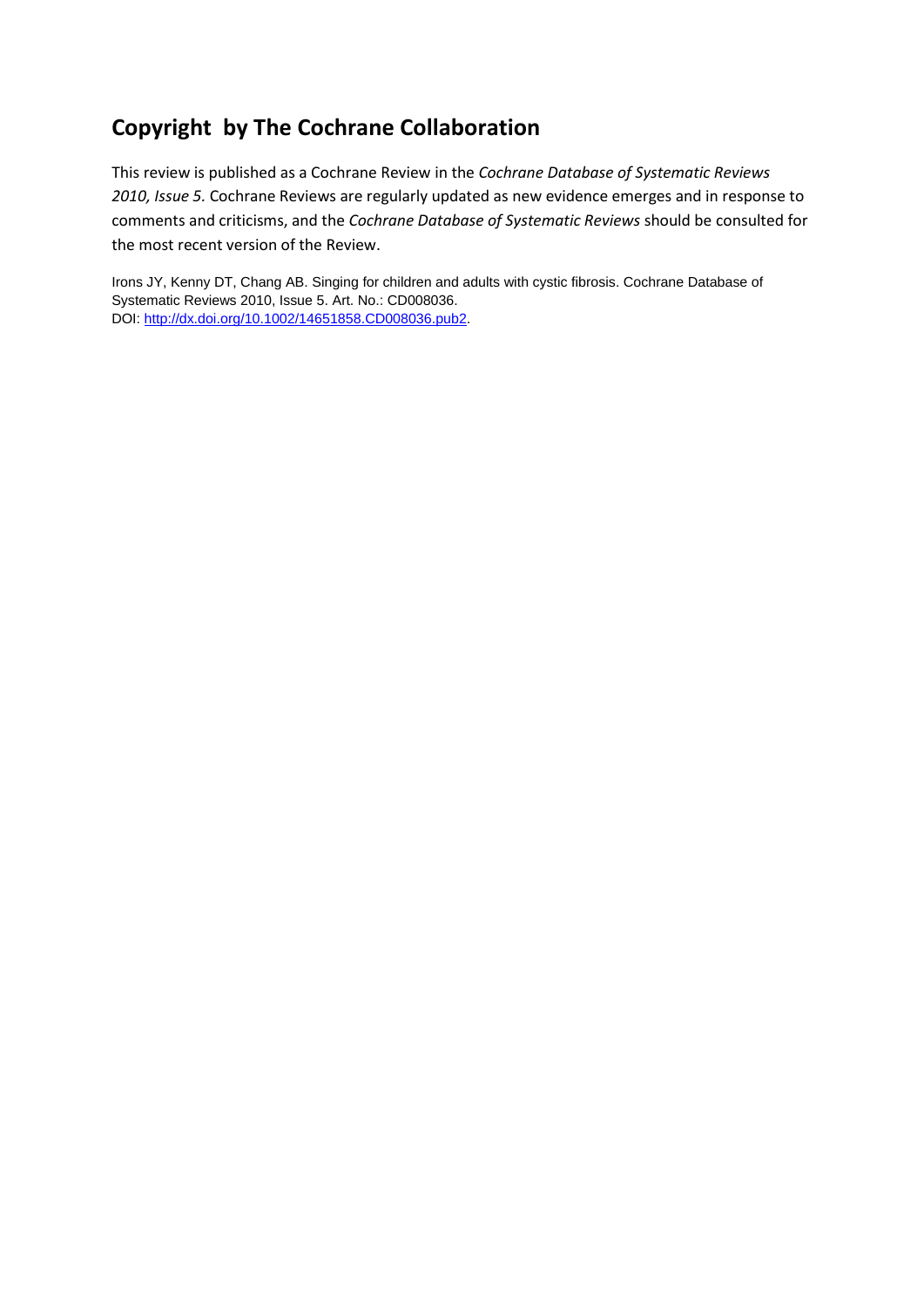# **Singing for children and adults with cystic fibrosis (Review)**

**Irons JY, Kenny DT, Chang AB**



This is a reprint of a Cochrane review, prepared and maintained by The Cochrane Collaboration and published in *The Cochrane Library* 2010, Issue 5

<http://www.thecochranelibrary.com>



**Singing for children and adults with cystic fibrosis (Review) Copyright © 2010 The Cochrane Collaboration. Published by John Wiley & Sons, Ltd.**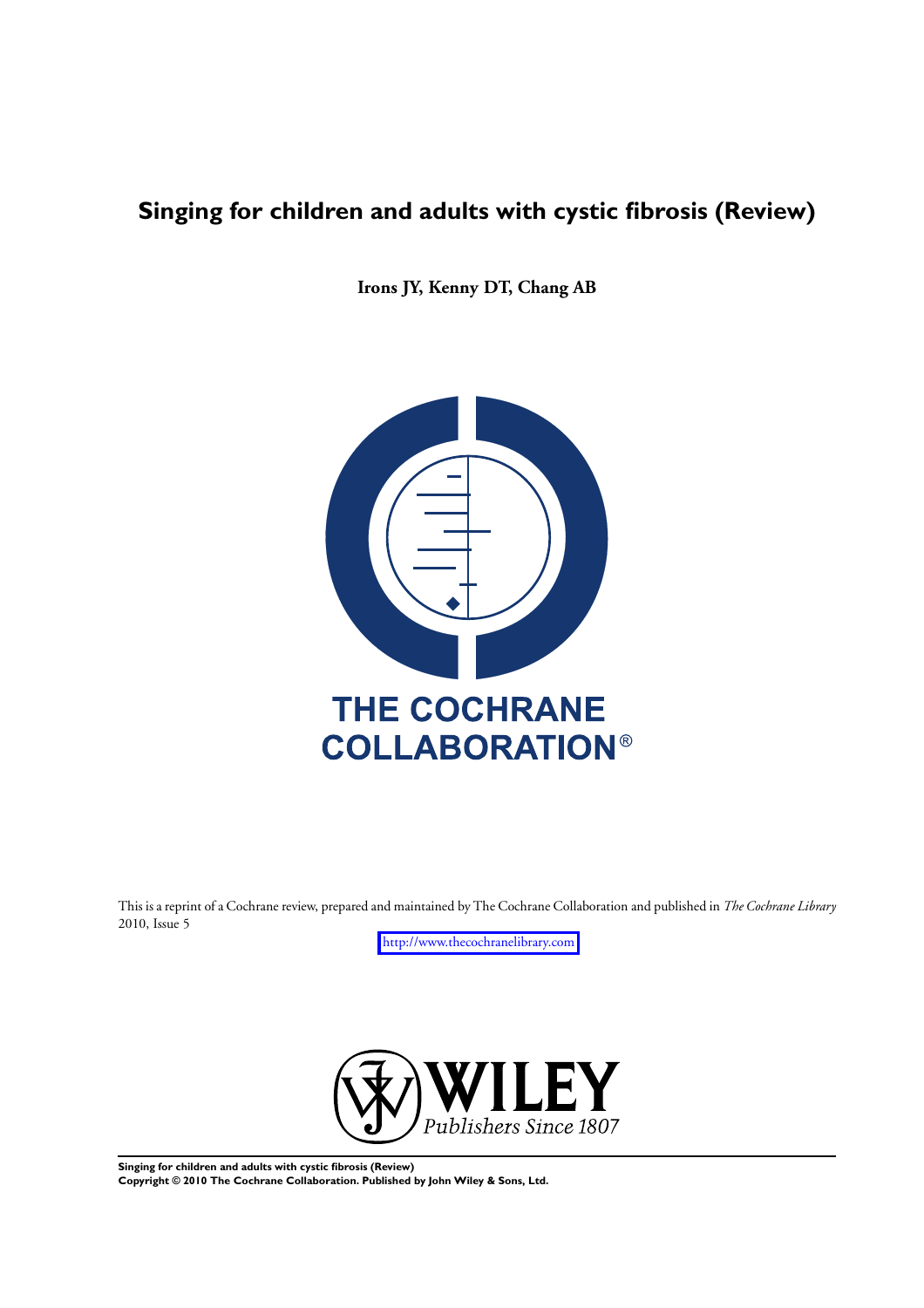# **TABLE OF CONTENTS**

| <b>BACKGROUND</b>                                                                                                                                                                                                                                  |          |
|----------------------------------------------------------------------------------------------------------------------------------------------------------------------------------------------------------------------------------------------------|----------|
| <b>OBIECTIVES</b>                                                                                                                                                                                                                                  | 3        |
| <b>METHODS</b>                                                                                                                                                                                                                                     | 3        |
|                                                                                                                                                                                                                                                    |          |
| <b>DISCUSSION</b><br>the contract of the contract of the contract of the contract of the contract of the contract of the contract of                                                                                                               |          |
|                                                                                                                                                                                                                                                    |          |
|                                                                                                                                                                                                                                                    |          |
| <b>REFERENCES</b><br>the contract of the contract of the contract of the contract of the contract of the contract of the contract of                                                                                                               |          |
|                                                                                                                                                                                                                                                    | $\Omega$ |
|                                                                                                                                                                                                                                                    | 11       |
| <b>APPENDICES</b><br>a construction of the construction of the construction of the construction of the construction of the construction of the construction of the construction of the construction of the construction of the construction of the | 11       |
|                                                                                                                                                                                                                                                    | 13       |
| CONTRIBUTIONS OF AUTHORS<br>the contract of the contract of the contract of the contract of the contract of the contract of the contract of                                                                                                        | 14       |
|                                                                                                                                                                                                                                                    | 14       |
| <b>INDEX TERMS</b>                                                                                                                                                                                                                                 | 14       |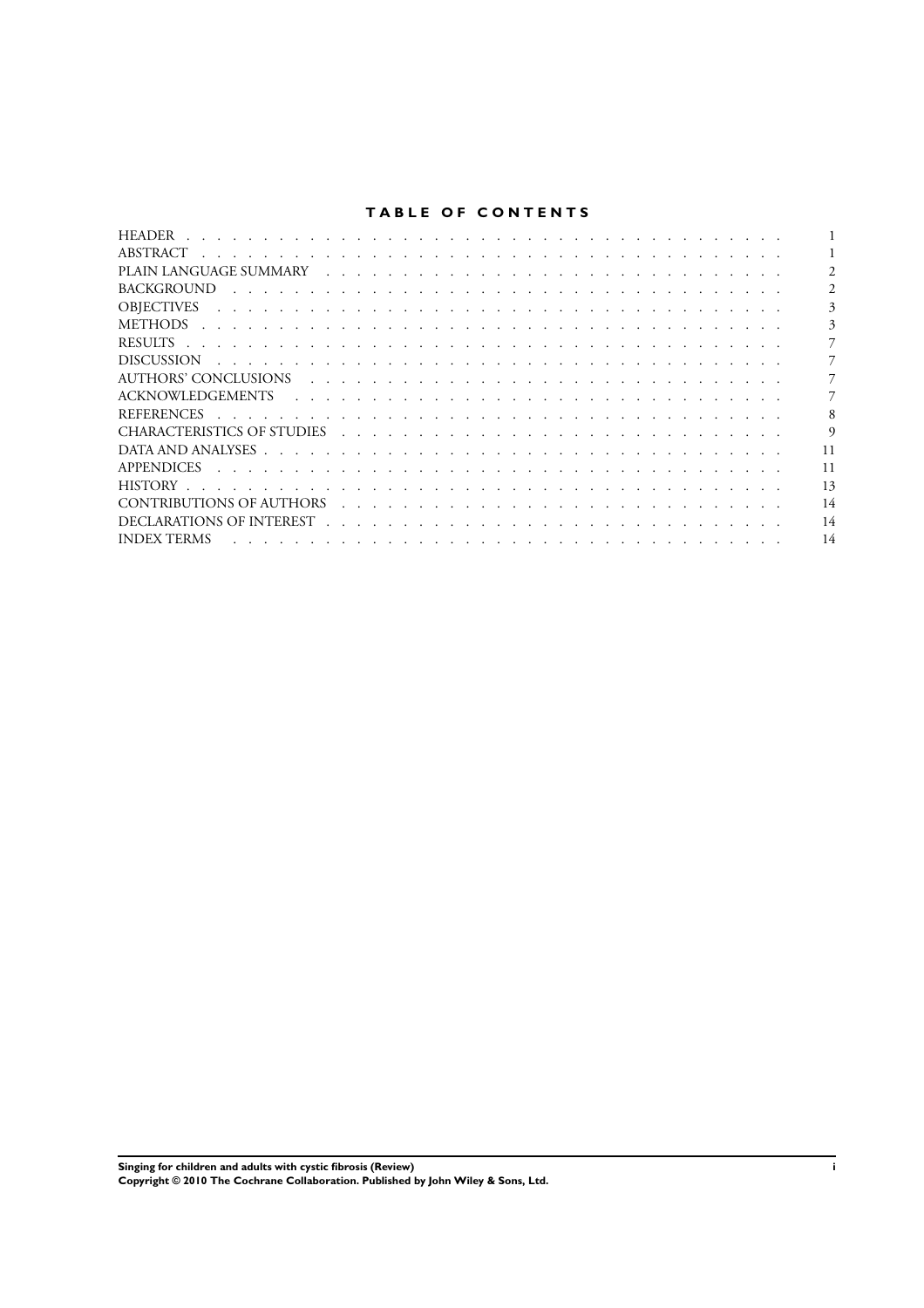**[Intervention Review]**

# **Singing for children and adults with cystic fibrosis**

Jung Yoon Irons<sup>1</sup>, Dianna Theadora Kenny<sup>2</sup>, Anne B Chang<sup>3</sup>

<sup>1</sup>Australian Centre for Applied Research in Music Performance, Sydney Conservatorium of Music, University of Sydney, Sydney, Australia. <sup>2</sup>Behavioural and Social Sciences in Health, Faculty of Health Sciences, University of Sydney, Lidcombe, Australia. <sup>3</sup>Royal Children's Hospital, Brisbane and Menzies School of Health Research, CDU, Darwin;, Queensland Children's Respiratory Centre and Queensland Children's Medical Research Institute, Brisbane, Australia

Contact address: Jung Yoon Irons, Australian Centre for Applied Research in Music Performance, Sydney Conservatorium of Music, University of Sydney, Cnr Bridge & Macquarie Streets, Sydney, New South Wales, 2000, Australia. [singloud@optusnet.com.au](mailto:singloud@optusnet.com.au).

**Editorial group:** Cochrane Cystic Fibrosis and Genetic Disorders Group. **Publication status and date:** New, published in Issue 5, 2010. **Review content assessed as up-to-date:** 7 April 2010.

**Citation:** Irons JY, Kenny DT, Chang AB. Singing for children and adults with cystic fibrosis. *Cochrane Database of Systematic Reviews* 2010, Issue 5. Art. No.: CD008036. DOI: 10.1002/14651858.CD008036.pub2.

Copyright © 2010 The Cochrane Collaboration. Published by John Wiley & Sons, Ltd.

### **A B S T R A C T**

#### **Background**

Cystic fibrosis is a genetically inherited, life-threatening condition that affects major organs. The management of cystic fibrosis involves a multi-faceted daily treatment regimen that includes airway clearance physiotherapy, taking pancreatic enzymes and other medications. Previous studies identified that compliance with this intensive treatment especially among adolescents with cystic fibrosis is poor. Because of both the nature and consequences of the illness and the relentless demands of treatments, many individuals with cystic fibrosis are likely to have a poor quality of life. Anecdotal evidence suggests that singing may provide rigorous exercises for the whole respiratory system as well as a means for emotional expression, which may enhance quality of life.

#### **Objectives**

To evaluate the effects of a singing intervention in addition to usual therapy on the quality of life, morbidity, respiratory muscle strength and pulmonary function of children and adults with cystic fibrosis.

### **Search methods**

We searched the Group's Cystic Fibrosis Trials Register, the Cochrane Central Register of Controlled Trials, major allied complementary data bases, and clinical trial registers. Hand searching for relevant conference proceedings and journals was also carried out.

Date of search of Trials Register: 02 September 2009.

Date of additional searches: 17 September 2009.

#### **Selection criteria**

Randomised controlled trials in which singing (as an adjunctive intervention) is compared with either a sham intervention or no singing in people with cystic fibrosis.

#### **Data collection and analysis**

No trials were found that met the selection criteria.

**Singing for children and adults with cystic fibrosis (Review) 1 Copyright © 2010 The Cochrane Collaboration. Published by John Wiley & Sons, Ltd.**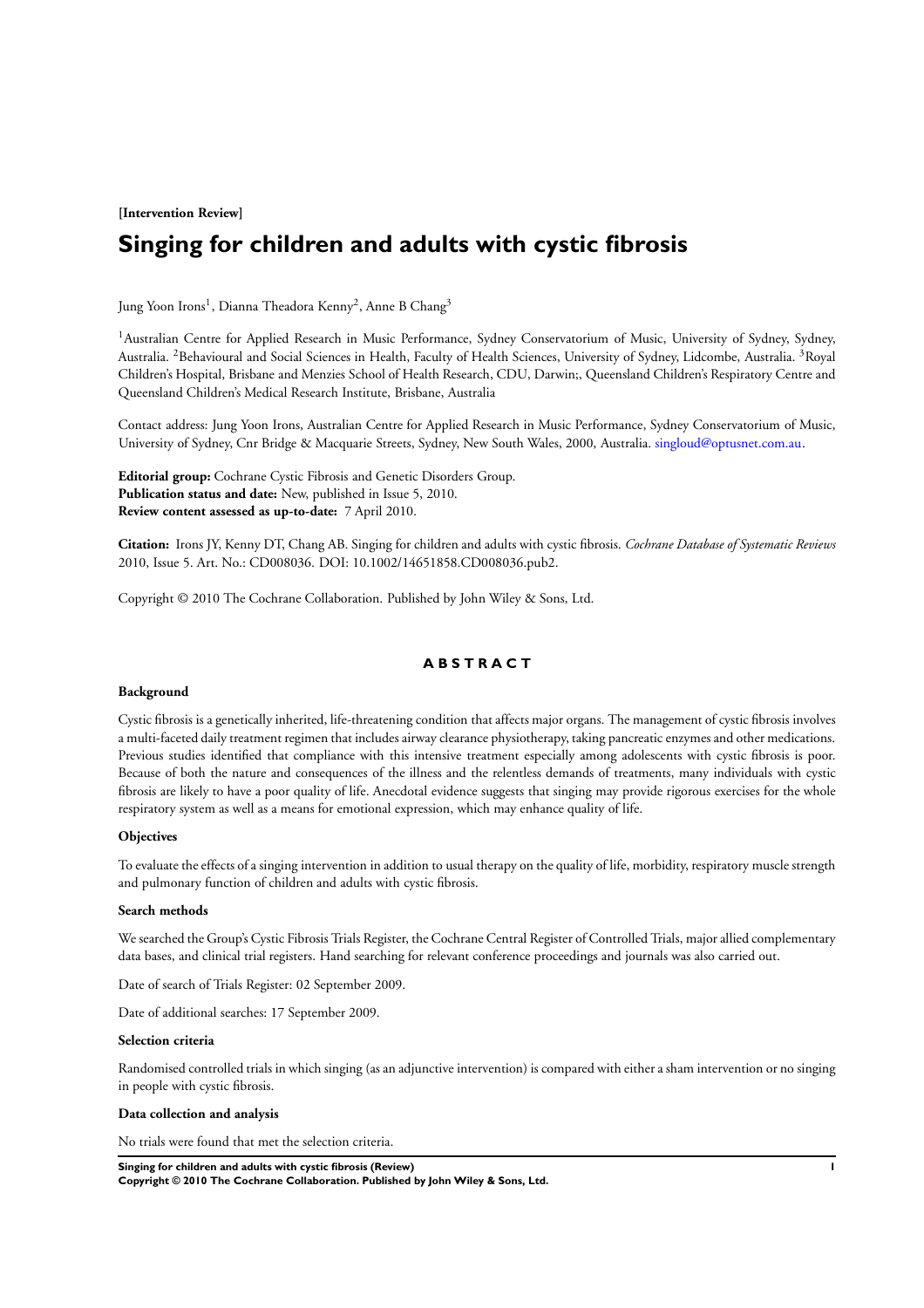### **Main results**

No meta-analysis could be performed.

#### **Authors' conclusions**

As no studies that met the criteria were found, this review is unable to support or refute the benefits of singing as a therapy for people with cystic fibrosis. Future randomised controlled trials are required to evaluate singing therapy for people with cystic fibrosis.

#### **P L A I N L A N G U A G E S U M M A R Y**

#### **The effects of singing on lung function and quality of life for children and adults with cystic fibrosis**

Individuals with cystic fibrosis are at risk for respiratory infections due to too much mucus in their airways. Airway clearance is therefore an important part of cystic fibrosis management. Increasing anecdotal evidence suggests that singing may support lung function and enhance quality of life of people with cystic fibrosis. We searched for trials using the standard search module of the Cochrane Cystic Fibrosis and Genetic Disorders Group, as well as extensive searches in the relevant databases and publications. We did not find any randomised controlled trials that evaluated the benefits of singing in people with cystic fibrosis. The effects of singing in addition to standard therapy for people with cystic fibrosis remain unknown.

### **B A C K G R O U N D**

### **Description of the condition**

Cystic fibrosis (CF) is a genetically inherited life-threatening condition that affects major organs, such as the lungs, pancreas, liver and kidneys. Individuals with CF produce abnormally excessive thick mucus in the airways, which makes them more susceptible to lung diseases. Repeated infections in the airways lead to irreversible lung damage ([Phelan 1994\)](#page-10-0).

The management of CF involves a multifaceted daily treatment regimen that usually includes airway clearance physiotherapy, physical exercise, taking pancreatic enzymes and other medications, as well as hospital admissions. Such an intensive treatment regime may have a negative psychosocial impact on children and adolescents ([Glasscoe 2008](#page-10-0)), but particularly on adolescents [\(D'Auria 2000\)](#page-10-0). Previous studies identified that individuals with CF are likely to have poor quality of life (QoL) [\(Quittner 2008](#page-10-0)).

### **Description of the intervention**

Several studies have reported that people such as trained singers, who learn diaphragmatic breathing, exhibit more efficient pulmonary capacity than non-trained singers [\(Collyer 2009;](#page-10-0) [Formby](#page-10-0) [1987](#page-10-0)). In people with respiratory disease, anecdotal evidence suggests that adjunctive therapies that include breathing manoeuvres, such as singing, have significant health benefits for the disease process ([Stacy 2002](#page-10-0)), as well as for psychological well being [\(Unwin](#page-10-0) [2002](#page-10-0)).

Singing is not merely a form of vocal expression, but also a complex physical activity. Singing requires well-controlled respiratory behaviour due to the greater range of pitch accessed during singing compared with speaking, greater length of musical phrases than spoken language, and the greater dynamic range used in singing songs. To meet these artistic as well as physical challenges, singers employ the diaphragmatic breathing method. The diaphragm as a primary inspiratory muscle generates the necessary subglottal pressure for singing. Louder and higher sounds are associated with higher lung volumes ([Sundberg 1987](#page-10-0)). Respiratory muscles such as the transversus abdominis, external and internal obliques, and the intercostals must also be fully engaged to regulate air flows during singing. Thus, classically trained singers exhibit efficient breath-management and greater use of their lung capacity than non-singers [\(Collyer 2009;](#page-10-0) [Leanderson 1988](#page-10-0); [Thomasson 1999](#page-10-0)). Respiratory muscles also play an important role in producing effective cough, which is essential for lung health in people with CF. For an effective cough, high subglottal pressure and strong expiratory force are necessary ([Kang 2006](#page-10-0)). For increasing one's ability to produce maximal expiratory pressure, it is necessary to employ diaphragmatic breathing because it helps to increase lung volumes and strengthen respiratory muscle capacity ([Spapienza](#page-10-0) [2002](#page-10-0); [Wiens 1999](#page-10-0)).

Singing can also reduce fear, anxiety and pain perception [\(Kenny](#page-10-0)

**Singing for children and adults with cystic fibrosis (Review) 2**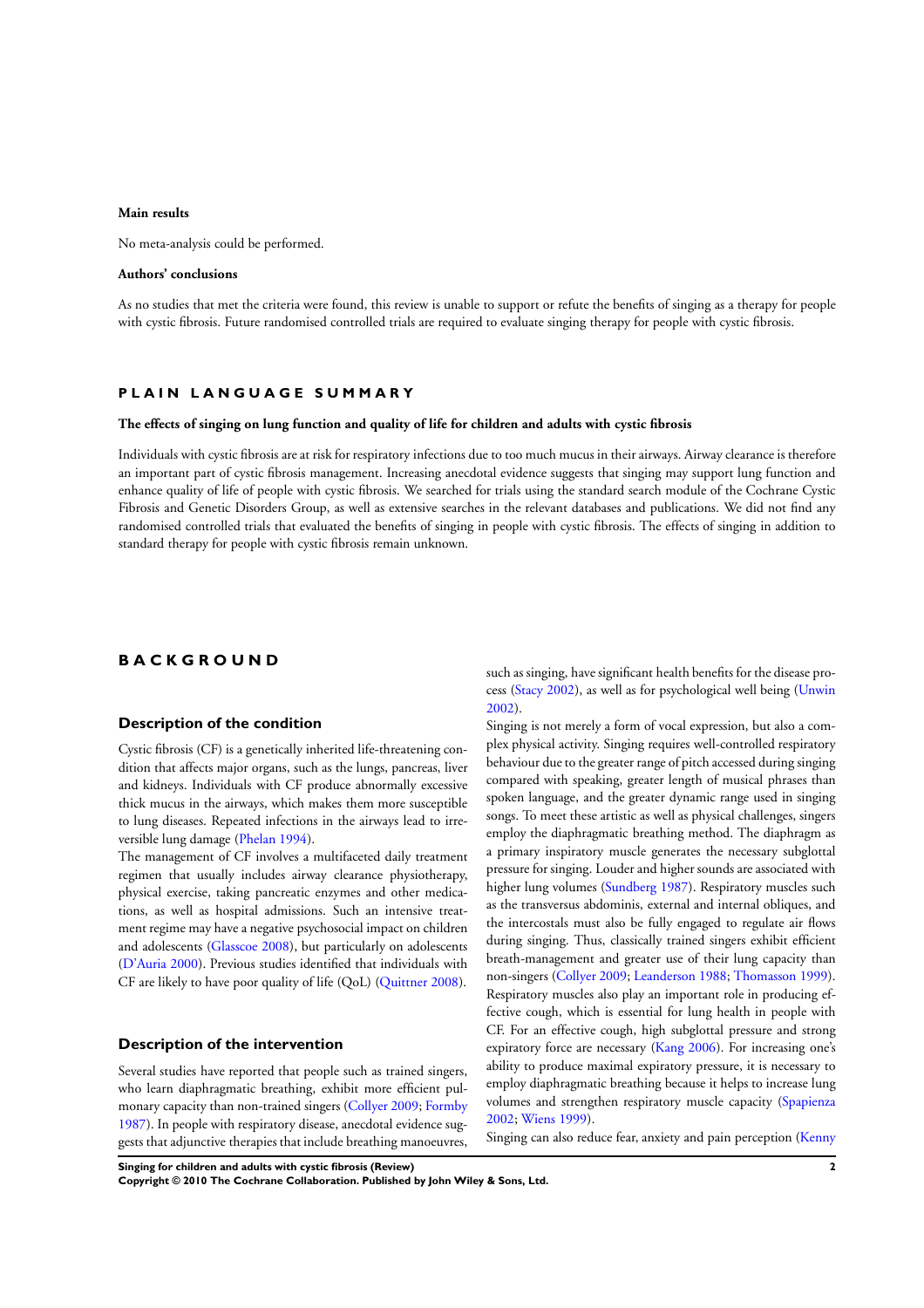[2004](#page-10-0)) and improve mood [\(Unwin 2002\)](#page-10-0). Further, singing can provide not only health benefits but also enjoyment. Studies found that when singing or music was part of a breathing exercise, participants with asthma demonstrated better treatment compliance due to enjoyment, which enhances motivation ([Fukuda 2000;](#page-10-0) [Lipawen 2000](#page-10-0)).

Additionally, a number of anecdotal reports attest to the benefits of singing in enhancing QoL of people with lung diseases [\(Stacy](#page-10-0) [2002](#page-10-0)). Studies investigating the effects of a singing or music program on the lung health and QoL of people with chronic obstructive pulmonary disorder (COPD), emphysema and asthma indicate that singing can be an enjoyable, low-cost and low-risk intervention, to support their lung health and enhance QoL ([Engen](#page-10-0) [2005](#page-10-0); [Griggs-Drane 1999](#page-10-0); [Irons 2010;](#page-10-0) [Wade 2002](#page-10-0)).

#### **How the intervention might work**

Singing as an intervention for respiratory conditions involves, in addition to the vocal cords and laryngeal apparatus, the activation of the muscles of the entire respiratory system through diaphragmatic breathing ([Sundberg 1987\)](#page-10-0). Diaphragmatic breathing can increase respiratory muscle strength, which leads to increased lung volume and effective cough [\(Kang 2006](#page-10-0); [Wiens 1999\)](#page-10-0).

Most songs contain musical phrases of greater length than spoken utterances, notes of various pitch, and changing dynamics (soft or loud), which actively engage and work the respiratory muscles. A singing intervention can be carried out in a one-to-one or group setting in a non-judgmental and supportive environment. The program needs to be of sufficient length and intensity to allow participants to master the diaphragmatic breathing technique. This can vary from individual to individual, depending on their age, background, illness severity, past experience with singing and music generally and the relationship between the singing facilitator and the patient. A study of people with emphysema (over 60 years of age) indicated that at least two half-hour sessions are necessary for learning the diaphragmatic breathing method correctly [\(Engen](#page-10-0) [2005](#page-10-0)).

#### **Why it is important to do this review**

A recent Cochrane systematic review identified very few research studies on non-medical interventions in the field of CF [\(Glasscoe](#page-10-0) [2008](#page-10-0)). Despite progress in medical treatment for CF, psychological therapies to improve emotional well-being have not been forthcoming [\(Elgudin 2004\)](#page-10-0). To date, CF treatment has been dominated by rigorous medical treatments, which are, of course, essential. However, the strong emphasis on medical treatment for CF may reflect a disease-oriented view, in which only the physical symptoms are treated. A single medical treatment cannot provide the care and management required to improve all dimensions of QoL in people living with CF. A multidisciplinary treatment regimen can be effective in meeting the complex needs of individuals with CF. Research in health psychology supports this view and provides strong evidence that numerous factors influence both illness and well-being [\(Bernard 1994;](#page-10-0) [Knight 1998](#page-10-0)). These should be taken into account when providing a health service whose aim is to optimise health outcomes, both medical and psycho-social. Singing is a relatively inexpensive adjunct intervention that can potentially enhance QoL and de-medicalise at least some of the treatment regimens for people with CF. Thus, we have conducted a review on the efficacy of singing as an adjunctive intervention for people with CF to help guide clinical practice.

# **O B J E C T I V E S**

To assess the effects of singing as an adjunctive therapy for children and adults with CF on outcomes including QoL, morbidity, respiratory muscles and pulmonary function.

### **M E T H O D S**

### **Criteria for considering studies for this review**

#### **Types of studies**

Randomised or quasi-randomised clinical trials.

### **Types of participants**

People with CF, of any age, diagnosed on the basis of sweat testing or genotype analysis.

#### **Types of interventions**

All types of singing intervention that included diaphragmatic breathing, which were carried out in a group or one-to-one setting, facilitated by singing instructors or teachers, voice coaches or trainers, or music therapists, for a minimum of two half-hour sessions. Studies comparing singing with a sham group that did not involve the activation of the respiratory muscles were to be considered. Studies using non face-to-face delivery format, such as DVD or CD were not considered as these formats could not address some important issues such as how to use the voice in a healthy way while singing, and to obtain immediate feedback on singing practice, posture and breathing technique. Further, individual or group singing sessions can also be adjusted to the levels of singers, which is hard to achieve through media, such as DVD or CD.

**Singing for children and adults with cystic fibrosis (Review) 3**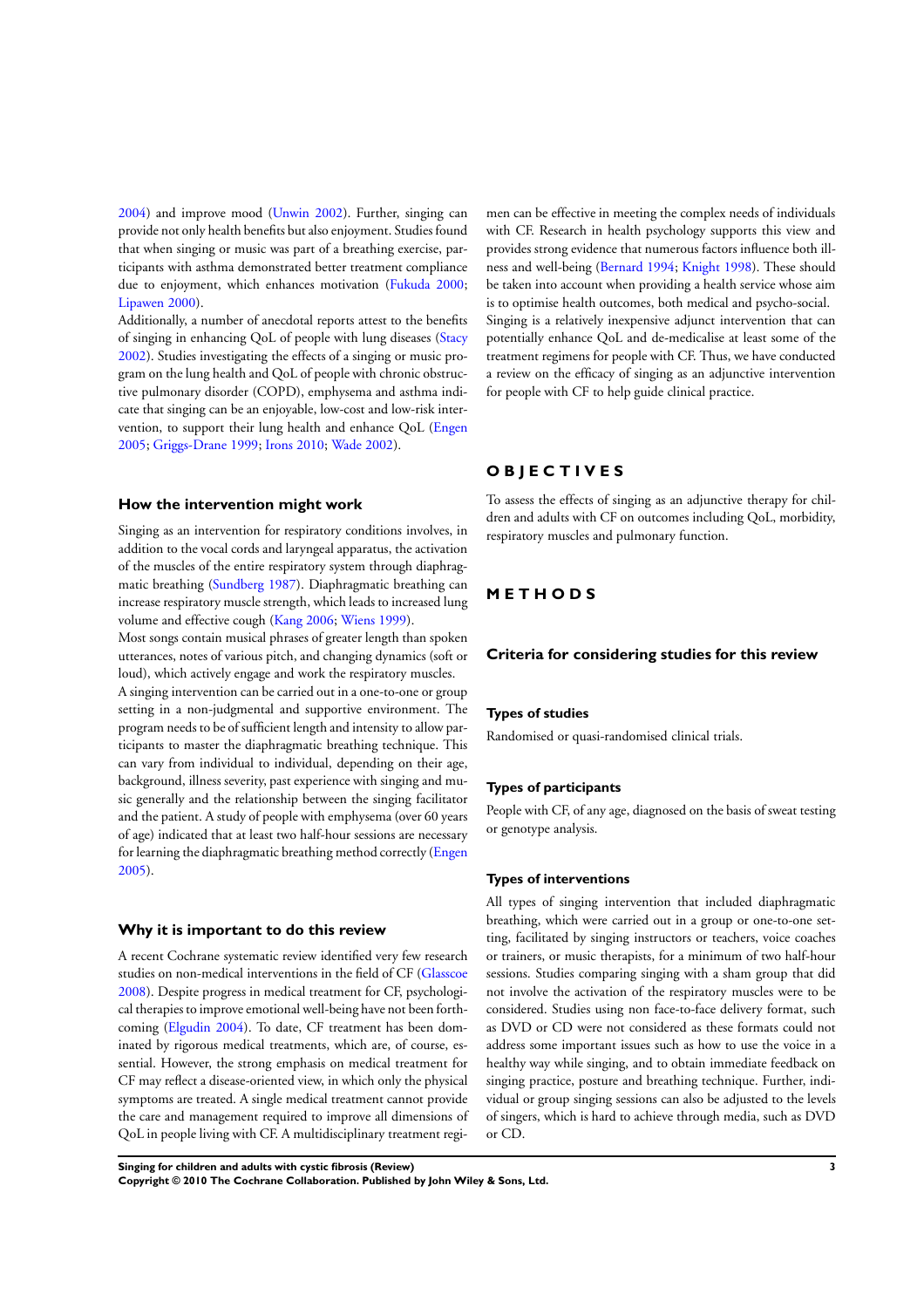### **Types of outcome measures**

#### **Primary outcomes**

1. Quality of life measured by validated instruments, e.g. CFQ-R (Cystic Fibrosis Questionnaire-Revised), St. George's respiratory questionnaire,  $PedsQL^{TM}$  (Pediatric Quality of Life Inventory<sup>TM</sup>)

2. Respiratory muscle function

- i) Maximal inspiratory flow
- ii) Maximal expiratory flow
- iii) Cough peak flow

#### **Secondary outcomes**

1. Other subjective scores (cough diary, Likert scales, visual analogue scales, subjective assessment of interference of cough etc.)

- 2. Spirometry
	- i) forced expiratory volume in one second  $(FEV<sub>1</sub>)$
	- ii) forced vital capacity (FVC)
	- iii) forced mid-expiratory flow rate (FEF 25-75%)

3. Number of participants experiencing adverse effects of the intervention (e.g. coughing up blood and difficulty in breathing) 4. Respiratory exacerbations

- i) total number of hospitalised days
- ii) total number of symptomatic days
- iii) number of participants with respiratory exacerbations

5. Satisfaction with the intervention (e.g. measured by a check-list, or post-intervention interviews)

6. Adherence to other CF treatments (e.g. measured by a diary, self-evaluation check-list)

7. Psychological assessments measuring self-efficacy, depression and anxiety

### **Search methods for identification of studies**

There were no language or publication restrictions.

#### **Electronic searches**

We searched the Group's Cystic Fibrosis Trials Register for relevant trials using the terms: 'cystic fibrosis' AND 'singing'.

The Cystic Fibrosis Trials Register is compiled from electronic searches of the Cochrane Central Register of Controlled Trials (Clinical Trials) (updated each new issue of *The Cochrane Library*), quarterly searches of MEDLINE, a search of EMBASE to 1995 and the prospective handsearching of two journals - *Pediatric Pulmonology* and the *Journal of Cystic Fibrosis*. Unpublished work is identified by searching the abstract books of three major cystic fibrosis conferences: the International Cystic Fibrosis Conference; the European Cystic Fibrosis Conference and the North American Cystic Fibrosis Conference. For full details of all searching activities for the register, please see the relevant sections of the [Cystic](http://www.mrw.interscience.wiley.com/cochrane/clabout/articles/CF/frame.html) [Fibrosis and Genetic Disorders Group Module](http://www.mrw.interscience.wiley.com/cochrane/clabout/articles/CF/frame.html).

Date of search: 02 September 2009

We also searched the following sources; please see the appendices for details of search terms and dates:

• Allied and Complementary Database AMED (1985 to present) [\(Appendix 1\)](#page-13-0);

- PsycINFO (1872 to present) ([Appendix 2](#page-13-0));
- CINAHL (all years) ([Appendix 3](#page-14-0));

• Dissertation Abstracts International (late 1960 to present) [\(Appendix 4\)](#page-14-0);

- [www.clinicaltrials.gov](http://www.clinicaltrials.gov) (all years) ([Appendix 5\)](#page-15-0);
- [Music therapy research database](http://www.musictherapyworld.de) (all years) [\(Appendix 6\)](#page-15-0);

• National Research Register (NRR) Archive (2000 to 2007) [\(Appendix 7\)](#page-15-0).

### **Searching other resources**

We searched other relevant publications, including hand searching of music or singing or music therapy journals.

| Journal                                                       | Date searched |
|---------------------------------------------------------------|---------------|
| Nordic Journal of Music Therapy (2003 - 2009 vol 18 (issue 2) | 24/09/09      |
| Australian Journal of Music Therapy (1996 - 2009 vol 20)      | 01/12/09      |
| The New Zealand Journal of Music Therapy (1987 - 2005)        | 02/12/09      |
| The British Journal of Music therapy (1987 - 2009)            | 03/12/09      |

**Singing for children and adults with cystic fibrosis (Review) 4**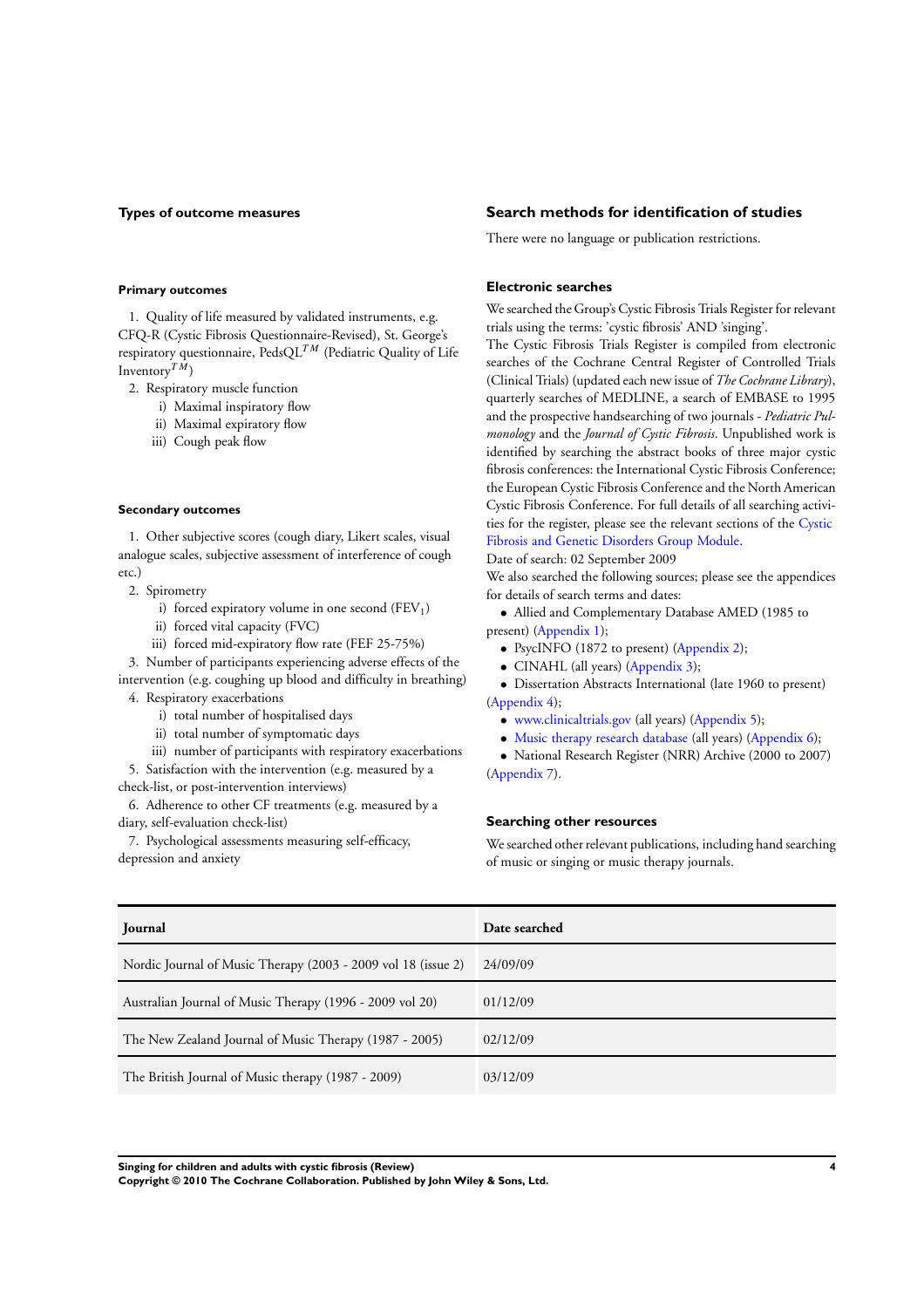Musiktherapeutische Umschau (German Music Therapy Journal) 03/12/09 (2000 - 2009)

Further, we have contacted experts (singing or music therapy related researchers and singing facilitators or teachers) in this area and would have had written communication with the authors of trials included in the review as necessary.

#### **Data collection and analysis**

We did not find any eligible studies and were unable to carry out plans for analysis stated in the protocol. However, for future updates, if studies are included, we will follow the methods set out in the protocol.

### **Selection of studies**

Two authors (JYI, AC) independently assessed studies for inclusion in the review based on the inclusion criteria stated above. If there was any disagreement in this process, they would have consulted with the third author (DK) and resolved by discussion.

#### **Data extraction and management**

Two authors (JYI, DK) would have independently extracted data from the eligible studies on to a standard data extraction form, and one author (JYI) would have entered the data into RevMan for analysis [\(RevMan 2008\)](#page-10-0). DK would have checked the entered data.

Trials that satisfied the inclusion criteria would have been reviewed and the following information would have been recorded: study setting, year of study, source of funding, participants recruitment details (including number of eligible people), inclusion and exclusion criteria, other symptoms, randomisation and allocation concealment method, numbers of participants randomised, blinding (masking) of participants, care providers and outcome assessors, duration of intervention, previous singing training, co-interventions, numbers of participants not followed up, reasons for withdrawals from study protocol (clinical, side-effects, refusal and other), details on side-effects of therapy, and whether intentionto-treat analyses were possible. We would have extracted data on the outcomes described previously at two points: short term (at less than one month) and longer term (over one month and up to six months, over six months and up to one year and annually thereafter). We would have requested further information from the authors where required.

**Assessment of risk of bias in included studies**

In order to assess the risk of bias, two review authors would have independently assessed the quality of the studies included in the review using the RevMan 'Risk of Bias' table as described in Chapter 8 of the Cochrane Handbook for Systematic Reviews of Interventions ([Higgins 2008](#page-10-0)).

#### **Generation of the allocation sequence**

We would have graded each study for the generation of allocation sequence as follows:

1. Low risk of bias, if methods of randomisation include using a random number table, computer-generated lists or similar methods;

2. Uncertain risk of bias, if the trial was described as randomised, but no description of the methods used to allocate participants to treatment group was described;

3. High risk of bias, if methods of randomisation include alternation, the use of case record numbers, dates of birth or day of the week, and any procedure that was entirely transparent before allocation.

#### **Allocation concealment**

We would have assessed whether allocation was adequately concealed, to prevent both participants and investigators from foreseeing assignment.

1. Adequate (low risk of bias), if the allocation of participants involved a central independent unit, on-site locked computer, identically appearing numbered drug bottles or containers prepared by an independent pharmacist or investigator, or sealed opaque envelopes;

2. Unclear (unclear risk of bias), if the method used to conceal the allocation was not described;

3. Inadequate (high risk of bias), if the allocation sequence was known to the investigators who assigned participants, for example it was based on day of admission or case record number.

#### **Blinding (or masking)**

Due to the nature of the intervention, it is impossible to blind participants. We would have assessed each study as to whether the outcome assessors were blinded to treatment allocation (low risk of bias); unclear whether they were blinded (unclear risk of bias); or not blinded to treatment (high risk of bias).

**Singing for children and adults with cystic fibrosis (Review) 5**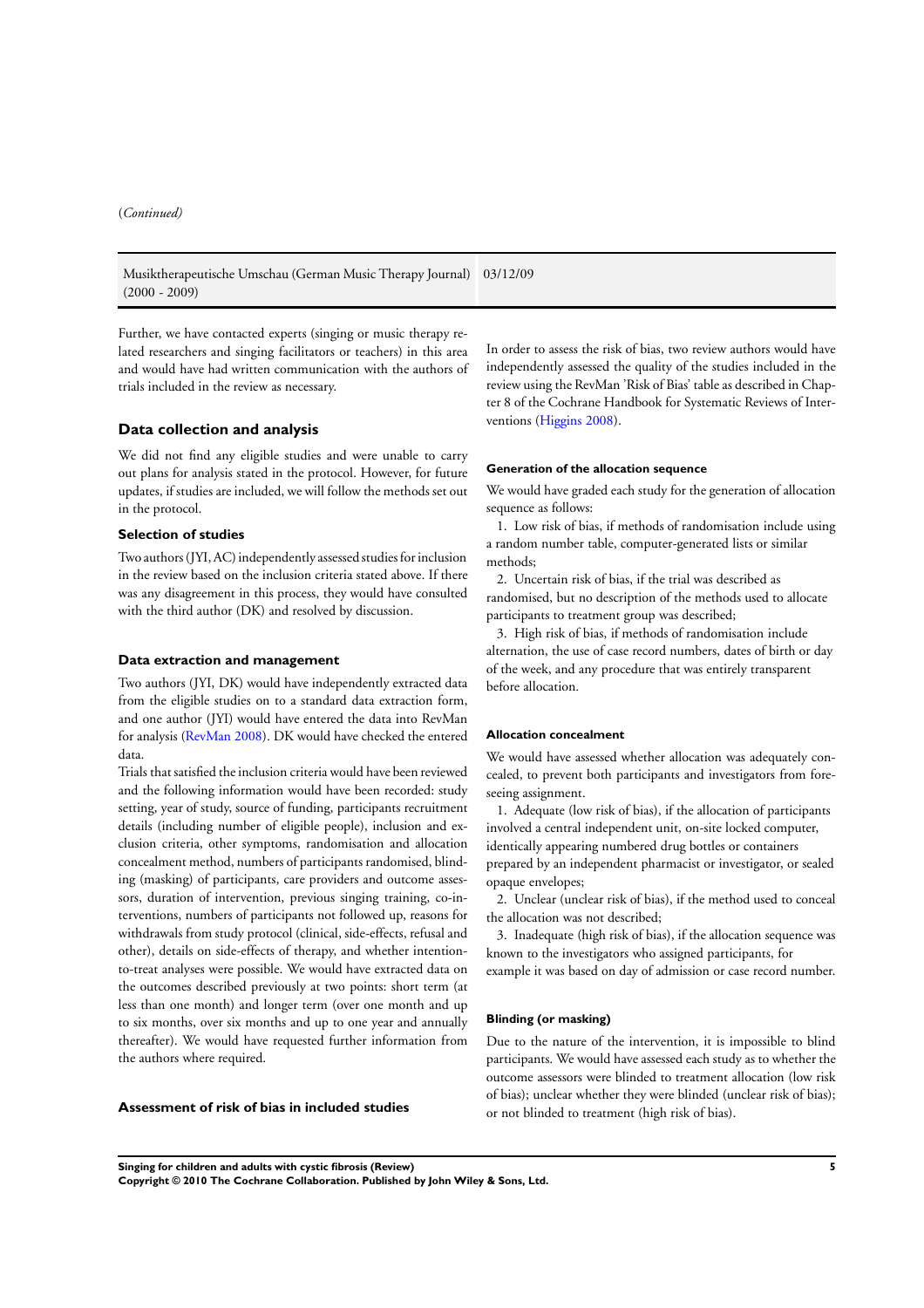### **Follow up**

We would have graded each study as to whether numbers of and reasons for dropouts and withdrawals in all intervention groups were described; or whether it was specified that there were no dropouts or withdrawals.

1. Low risk of bias, if reasons for dropouts and withdrawals described;

2. Uncertain risk of bias, if insufficient or selective reporting of dropouts and withdrawals;

3. High risk of bias, if not reporting reasons for dropouts and withdrawals likely to be related to true outcome.

### **Selective outcome reporting**

We would have tried to identify and report on any selective reporting in the included trials, ideally by comparing the trial protocol with the final published paper, but alternatively by comparing the 'Methods' and 'Results' sections of the published trial.

1. Low risk of bias, if all outcomes reported as being measured were reported;

2. Uncertain risk of bias, if it was unclear whether all measured outcomes were reported;

3. High risk of bias, if not all outcomes that were measured were reported.

#### **Other potential sources of bias**

We would have tried to identify any other sources of bias not reported elsewhere in the review and assessed their potential for putting the trial results at risk of bias.

### **Measures of treatment effect**

An initial qualitative comparison of all the individually analysed studies would have examined whether pooling of results (metaanalysis) was reasonable. This would have taken into account differences in study populations, inclusion and exclusion criteria, interventions and outcome assessment. The results from studies that met the inclusion criteria and report any of the outcomes of interest would have been included in the subsequent meta-analyses. For the dichotomous outcome variables of each individual study, we would have calculated the odds ratio (OR) and 95% confidence intervals (CIs) using a modified intention-to-treat analysis (modified if there are missing values due to drop outs). We would have used the Cochrane statistical package RevMan 5.0 ([RevMan](#page-10-0) [2008](#page-10-0)). Numbers needed to treat (NNT) would have been calculated from the pooled OR and its 95% CI applied to a specified baseline risk (from the control group) using an online calculator [\(Cates 2003](#page-10-0)).

For continuous outcomes we would have calculated the mean difference (MD) and 95% CIs using RevMan 5 [\(RevMan 2008](#page-10-0)). If studies report outcomes using different measurement scales, the standardised mean difference would have been estimated.

### **Unit of analysis issues**

Cross-over trials are not appropriate for this intervention and thus only the first arm of any cross-over trials would be included.

#### **Dealing with missing data**

The authors would have requested further information from the primary investigators where required.

#### **Assessment of heterogeneity**

We would have described any heterogeneity between the study results and tested this to see if it reached statistical significance using the chi-squared test. We would have considered heterogeneity to be significant when the P value was less than 0.10 ([Higgins](#page-10-0)  $2008$ ). We also planned to use the I<sup>2</sup> statistic, to quantify inconsistency of the results of the studies as described in Chapter 9 of the Cochrane Handbook for Systematic Reviews of Interventions [\(Higgins 2008\)](#page-10-0). We would have categorised heterogeneity such that a value of under 25% was considered low, around 50% was considered moderate and over 75% was considered a high degree of heterogeneity [\(Higgins 2003\)](#page-10-0).

#### **Assessment of reporting biases**

If combination of data and meta-analysis (with at least 10 studies) was possible, we would have assessed publication bias using a funnel plot.

#### **Data synthesis**

We would have calculated the summary OR and mean differences with their 95% CIs using a fixed-effect model. We would have used a random-effects model whenever there were concerns about statistical heterogeneity, i.e. when there was at least moderate heterogeneity as defined above using the I² statistic, where I² is at least 50%.

We will only combine 'other subjective scores' (see Secondary outcome 2) if we deem it clinically appropriate.

#### **Subgroup analysis and investigation of heterogeneity**

If there were sufficient studies included in the review and it was appropriate, we planned the following a priori sub-group analyses: 1. Children (under 18 years old) versus adults;

2. Severity of exacerbation (based on  $FEV<sub>1</sub>$  where over 80% is classified as mild; 50 to 79% is classified as moderate; 30 to 49% is classified as severe; and less than 30% is classified as very severe);

3. Type of singing intervention (e.g. type of training, i.e. individual or group singing, length of follow up);

4. Intervention conducted during an acute exacerbation versus non-exacerbation state.

**Singing for children and adults with cystic fibrosis (Review) 6**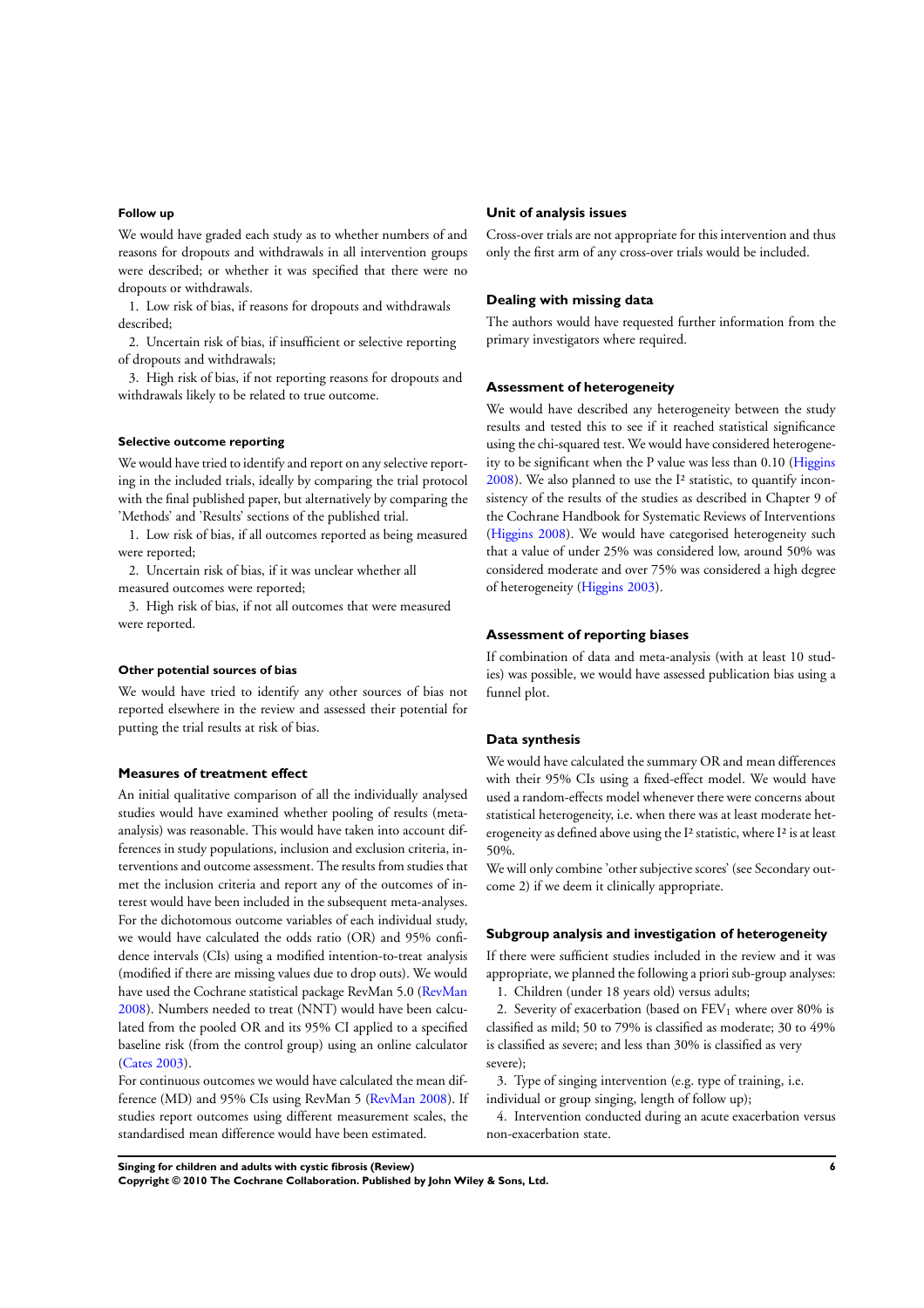### **Sensitivity analysis**

Sensitivity analyses were also planned to assess the impact of the potentially important factors on the overall outcomes, if there were sufficient studies (10):

1. Variation in the inclusion criteria;

2. Risk of bias in the included studies, (particularly whether allocation was well concealed);

- 3. Differences in outcome measures;
- 4. Analysis using random-effects model;
- 5. Analysis by "treatment received" or "intention-to-treat".

### **R E S U L T S**

### **Description of studies**

See: [Characteristics of excluded studies;](#page-12-0) [Characteristics of ongoing](#page-12-0) [studies.](#page-12-0)

#### **Results of the search**

The electronic search yielded 194 studies. Initial screening of the abstracts of these studies was undertaken by JYI and AC. A total of 17 papers were reviewed for detailed assessment; of these, none fulfilled the inclusion criteria and two were excluded. For details, please see ['Characteristics of excluded studies'](#page-12-0) below. We have identified one ongoing study [\(Irons 2009](#page-10-0)).

### **Included studies**

No study met the inclusion criteria.

#### **Excluded studies**

A music therapy study used pre-recorded music as an adjunct to regular chest physiotherapy for toddlers with CF (under 24 months old) and their caregivers [\(Grasso 2000](#page-10-0)). However, singing was not explored in this study. Another study investigated the effects of listening to Bach's *Magnificat* (a choir singing a religious work) on 40 adults with pneumonia or acute bronchitis ([Roux](#page-10-0) [2007](#page-10-0)). Singing (as opposed to listening to music) was not part of the intervention in this study ([Roux 2007](#page-10-0)).

#### **Risk of bias in included studies**

No studies were included in the review.

### **Effects of interventions**

In the absence of any data, the effect of singing as a therapy for people with CF remains unknown.

## **D I S C U S S I O N**

### **Summary of main results**

No studies could be included in this review. Two excluded studies suggest that music may be beneficial as an adjunctive management strategy for people with CF; however, these studies looked at the effects of listening to music rather than actively singing. Future research on the efficacy of a non-expensive yet potentially effective therapy on respiratory muscles and psychosocial well-being is warranted.

### **A U T H O R S ' C O N C L U S I O N S**

#### **Implications for practice**

There is currently insufficient evidence to advocate singing as an adjunctive therapy in the management of people with CF.

#### **Implications for research**

Previous studies have demonstrated that singing has the therapeutic potential to enhance the quality of life of people with chronic respiratory disease, such as emphysema, asthma, and COPD ([Engen 2005;](#page-10-0) [Griggs-Drane 1999;](#page-10-0) [Irons 2010](#page-10-0); [Wade](#page-10-0) [2002](#page-10-0)). Singing, at least certain types of singing that use diaphragmatic breathing, can strengthen respiratory muscles. The design of future RCTs should include detailed information about the singing intervention (vocal exercises, song type, pitch and dynamic range) and delivery format (individual or group), length and frequency of sessions and prescribed singing practice time. Trials evaluating short-term (acute admission), medium-term (up to and including 12 months) and longer-term outcomes (over 12 months) are also needed. Additionally, culturally appropriate musical items should be included, taking care that different songs make similar demands on the respiratory and vocal systems. Dose response effects should be assessed.

# **A C K N O W L E D G E M E N T S**

The review authors wish to thank the Cochrane Cystic Fibrosis and Genetic Disorders Review Group for their support.

**Singing for children and adults with cystic fibrosis (Review) 7**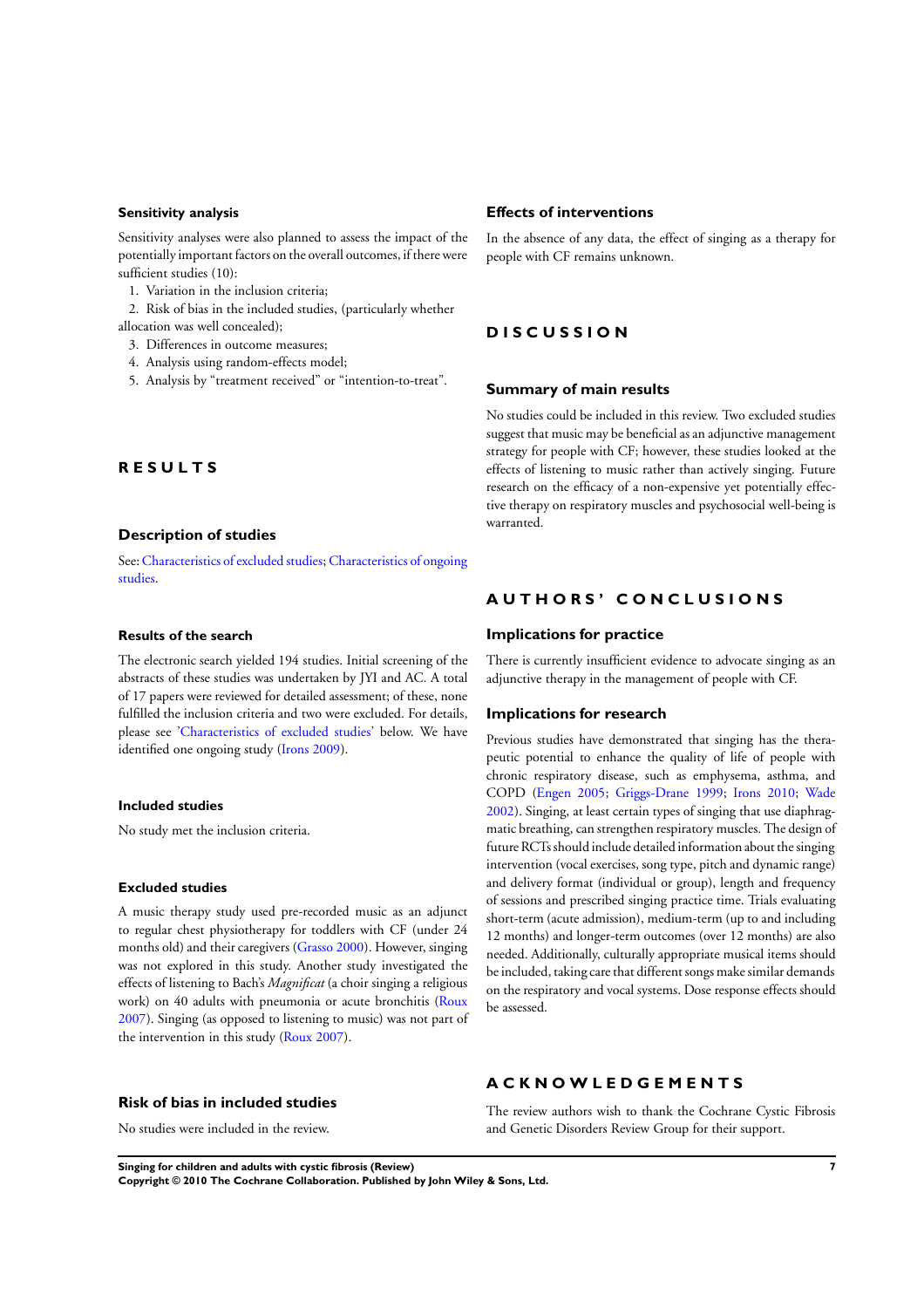## **R E F E R E N C E S**

#### <span id="page-10-0"></span>**References to studies excluded from this review**

#### **Grasso 2000** *{published data only}*

Grasso MC, Button BM, Allison DJ, Sawyer SM. Benefits of music therapy as an adjunct to chest physiotherapy in infants and toddlers with cystic fibrosis. *Pediatric Pulmonology* 2000;**29**:371–81.

#### **Roux 2007** *{published data only}*

le Roux FH, Bouic PJD, Bester MM. The effect of Bach's Magnificat on emotions, immune, and endocrine parameters during physiotherapy treatment of patients with infectious lung conditions. *Journal of Music Therapy* 2007; **44**(2):156.

### **References to ongoing studies**

#### **Irons 2009** *{published data only}*

The effects of singing on quality of life and lung function of children and adolescents with cystic fibrosis. Ongoing study April 2008.

#### **Additional references**

#### **Bernard 1994**

Bernard LC. Models of Health and Illness. In: Bernard LC, Krupat E editor(s). *Health psychology: Biopsychosocial factors in health and illness*. Florida: Harcourt Brace Publishers, 1994:3–27.

#### **Cates 2003**

Cates C. Visual Rx. Online NNT Calculator. http:// www.nntonline.net/, 2003.

#### **Collyer 2009**

Collyer S, Kenny DT, Archer M. The effect of abdominal directives on breathing patterns in female classical singing. Logopedics, Phoniatrics and Vocology 2009; Vol. 34, issue 3:100–10.

### **D'Auria 2000**

D'Auria JP, Christian BJ, Henderson ZG, Haynes B. The company they keep: the influence of peer relationships on adjustment to cystic fibrosis during adolescence. *Journal of Pediatric Nursing* 2000;**15**(3):175–82.

#### **Elgudin 2004**

Elgudin L, Kishan S, Howe D. Depression in children and adolescents with cystic fibrosis. *International Journal of Psychiatry in Medicine* 2004;**34**(4):391–7.

#### **Engen 2005**

Engen R. The singer's breath: Implications for treatment of persons with emphysema. *Journal of Music Therapy* 2005; **42**(1):20–48.

#### **Formby 1987**

Formby C, Thomas R, Brown WJ, Halsey JJ. The effects of continuous phonation on 133xenon-inhalation air curves (of the kind used in deriving regional cerebral blood flow). *Brain and Language* 1987;**31**(2):346–63.

#### **Fukuda 2000**

Fukuda Y. Breathing training for asthmatic children using music therapy and a survey on patient preference in the training methods. In: Laufer D, Chesky K, Ellis P editor (s). *Music as a Human Resource: Drafts and Developments. Berichte über die Tagungen des Arbeitskeises der 'International Society for Music Education' (ISME)*. Vol. **4**, Klön: Verlag Dohr, 1994:149–71.

### **Glasscoe 2008**

Glasscoe CA, Quittner AL. Psychological interventions for people with cystic fibrosis and their families. *Cochrane Database of Systematic Reviews* 2008, Issue 3. [DOI: 10.1002/14651858.CD003148.pub2]

#### **Griggs-Drane 1999**

Griggs-Drane E. The Use of Musical Wind Instruments in the Treatment of Chronic Pulmonary Diseases. In: Dileo C editor(s). *Music therapy and medicine: Theoretical and clinical applications*. Silver Spring, MD: American Music Therapy Association, 1999:129–37.

#### **Higgins 2003**

Higgins JPT, Thompson SG, Deeks JJ, Altman DG. Measuring inconsistency in meta-analyses. *BMJ* 2003;**327**: 557–60.

#### **Higgins 2008**

Higgins JPT, Green S (editors). Cochrane Handbook for Systematic Reviews of Interventions Version 5.0.0 [updated February 2008]. The Cochrane Collaboration, 2008. Available from www.cochrane-handbook.org 2008.

#### **Irons 2010**

Irons JY, Kenny DT, Chang AB. Singing for children and adults with bronchiectasis. *Cochrane Database of Systematic Reviews* 2010, Issue 2. [DOI: 10.1002/ 14651858.CD007729]

#### **Kang 2006**

Kang SW, Shin JC, Park CL, Moon JH, Rha DW, Cho D-H. Relationship between inspiratory muscles strength and cough capacity in cervical spinal cord injured patients. *Spinal Cord* 2006;**44**:242–8.

### **Kenny 2004**

Kenny DT, Faunce G. The impact of group singing on mood, coping, and perceived pain in chronic pain patients attending a multidisciplinary pain clinic. *Journal of Music Therapy* 2004;**XLI**(3):241–58.

#### **Knight 1998**

Knight SJ. Health Psychology and Medicine: The Art and Science of Healing. In: Camic PM, Knight SJ editor(s). *Clinical Handbook of Health Psychology*. Seattle: Hogrefe & Huber Publishers, 1998:5–15.

#### **Leanderson 1988**

Leanderson R, Sundberg J. Breathing for singing. *Journal of Voice* 1988;**2**(1):2–12.

**Singing for children and adults with cystic fibrosis (Review) 8**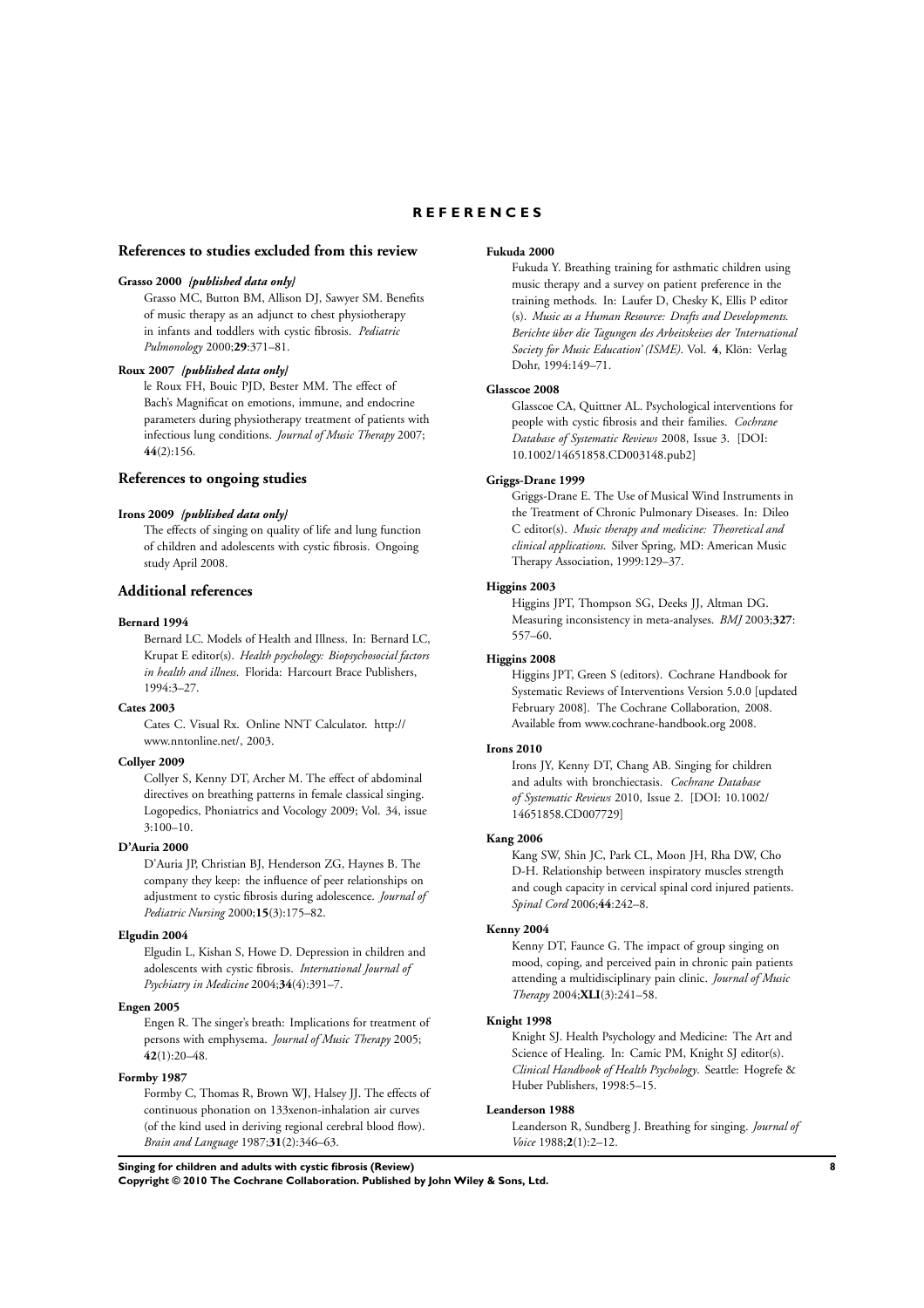#### **Lipawen 2000**

Lipawen PJ. *The effects of harmonica playing on lung function in asthmatic children*. Philadelphia, USA: Drexel University, 2000.

### **Phelan 1994**

Phelan PD, Olinsky A, Robertson CF. *Respiratory illness in children*. 4th Edition. Oxford: Blackwell Scientific Publications, 1994.

### **Quittner 2008**

Quittner AL, Barker DH, Snell C, Grimley ME, Marciel K, Cruz I. Prevalence and Impact of Depression in Cystic Fibrosis. *Current Opinion in Pulmonary Medicine* 2008;**14**  $(6):582-8.$ 

### **RevMan 2008**

The Nordic Cochrane Centre, The Cochrane Collaboration. Review Manager (RevMan). 5.0. Copenhagen: The Nordic Cochrane Centre, The Cochrane Collaboration, 2008.

### **Spapienza 2002**

Sapienza CM, Davenport PW, Martin AD. Expiratory muscle training increases pressure support in high school band students. *Journal of Voice* 2002;**16**(4):495–501.

### **Stacy 2002**

Stacy R, Brittain K, Kerr S. Singing for health: an exploration of the issues. *Health Education* 2002;**102**(4):

### 156–62.

#### **Sundberg 1987**

Sundberg J. *The science of the singing voice*. Northern Illinois University Press, 1987.

#### **Thomasson 1999**

Thomasson M, Sundberg J. Consistency of phonatory breathing patterns in professional operatic singers. *Journal of Voice* 1999;**13**(4):529–41.

#### **Unwin 2002**

Unwin M, Kenny DT, Davis P. The effects of group singing on mood. *Psychology of Music and Music Education* 2002;**30** (2):175–85.

### **Wade 2002**

Wade L. A comparison of the effects of vocal exercises/ singing versus music assisted relaxation on peak expiratory flow rates of children with asthma. *Music Therapy Perspectives* 2002;**20**:31–7.

#### **Wiens 1999**

Wiens ME, Reimer MA, Guyn HL. Music therapy as a treatment method for improving respiratory muscle strength in patients with advanced multiple sclerosis. A pilot study. *Rehabilitation Nursing* 1999;**24**(2):74–80.

∗ *Indicates the major publication for the study*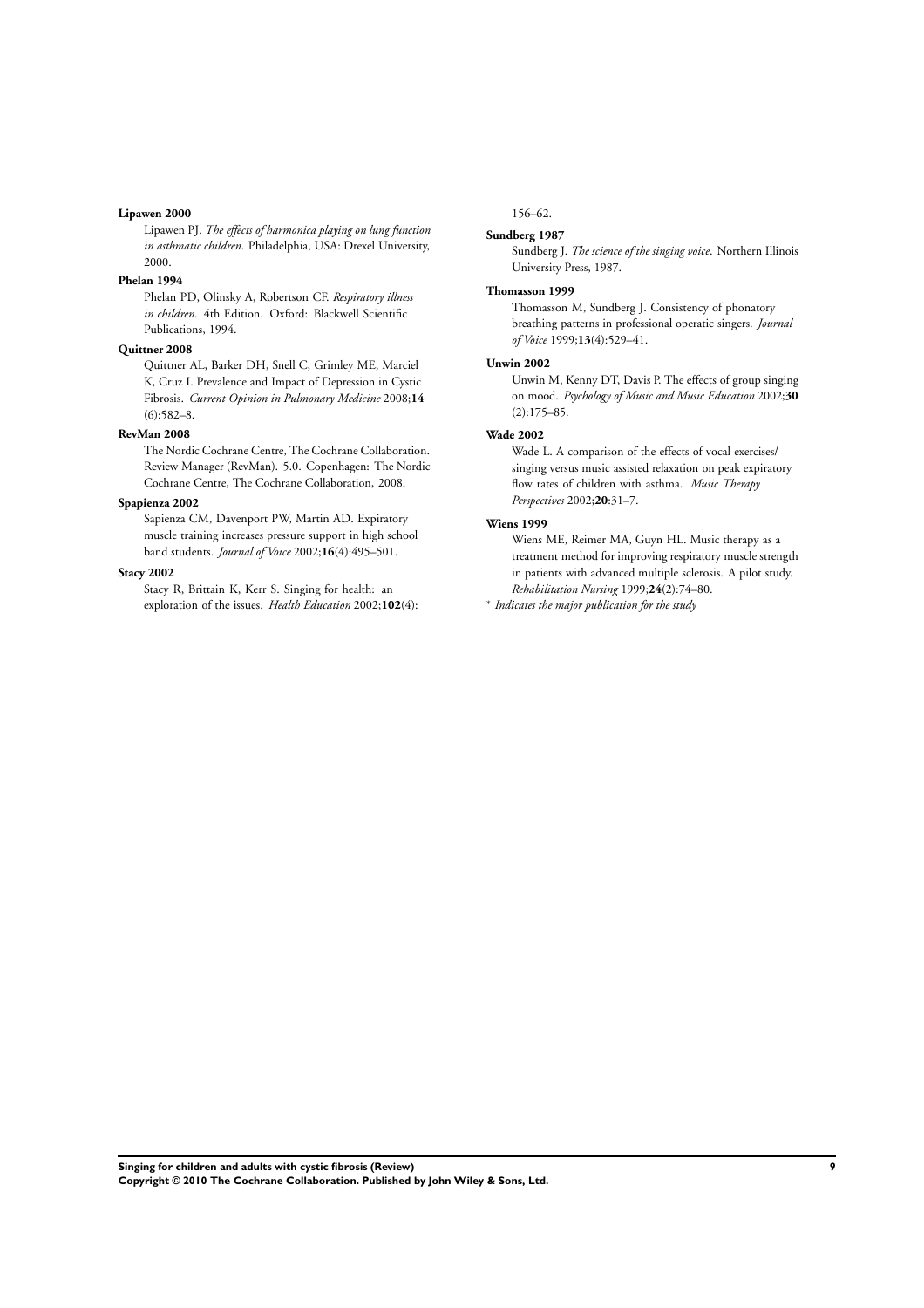# <span id="page-12-0"></span>**CHARACTERISTICS OF STUDIES**

# **Characteristics of excluded studies** *[ordered by study ID]*

| Study       | Reason for exclusion                                                                            |
|-------------|-------------------------------------------------------------------------------------------------|
| Grasso 2000 | Intervention is not singing, but using pre-recorded music during chest percussion with toddlers |
| Roux 2007   | Intervention is not singing, but listening to music; people with CF were not included           |

# **Characteristics of ongoing studies** *[ordered by study ID]*

### **Irons 2009**

| Trial name or title | The effects of singing on quality of life and lung function of children and adolescents with cystic fibrosis                                |
|---------------------|---------------------------------------------------------------------------------------------------------------------------------------------|
| Methods             | RCT                                                                                                                                         |
| Participants        | young people between 7 and 17 years old                                                                                                     |
| Interventions       | Individual singing session during hospital admission                                                                                        |
| Outcomes            | Quality of life (CFQ-R), Respiratory muscle function (maximal inspiratory flow and maximal expiratory<br>flow), cough peak flow, spirometry |
| Starting date       | April 2008                                                                                                                                  |
| Contact information | http://www.anzctr.org.au/trial_view.aspx?ID=83944                                                                                           |
| <b>Notes</b>        |                                                                                                                                             |

RCT: randomised controlled trial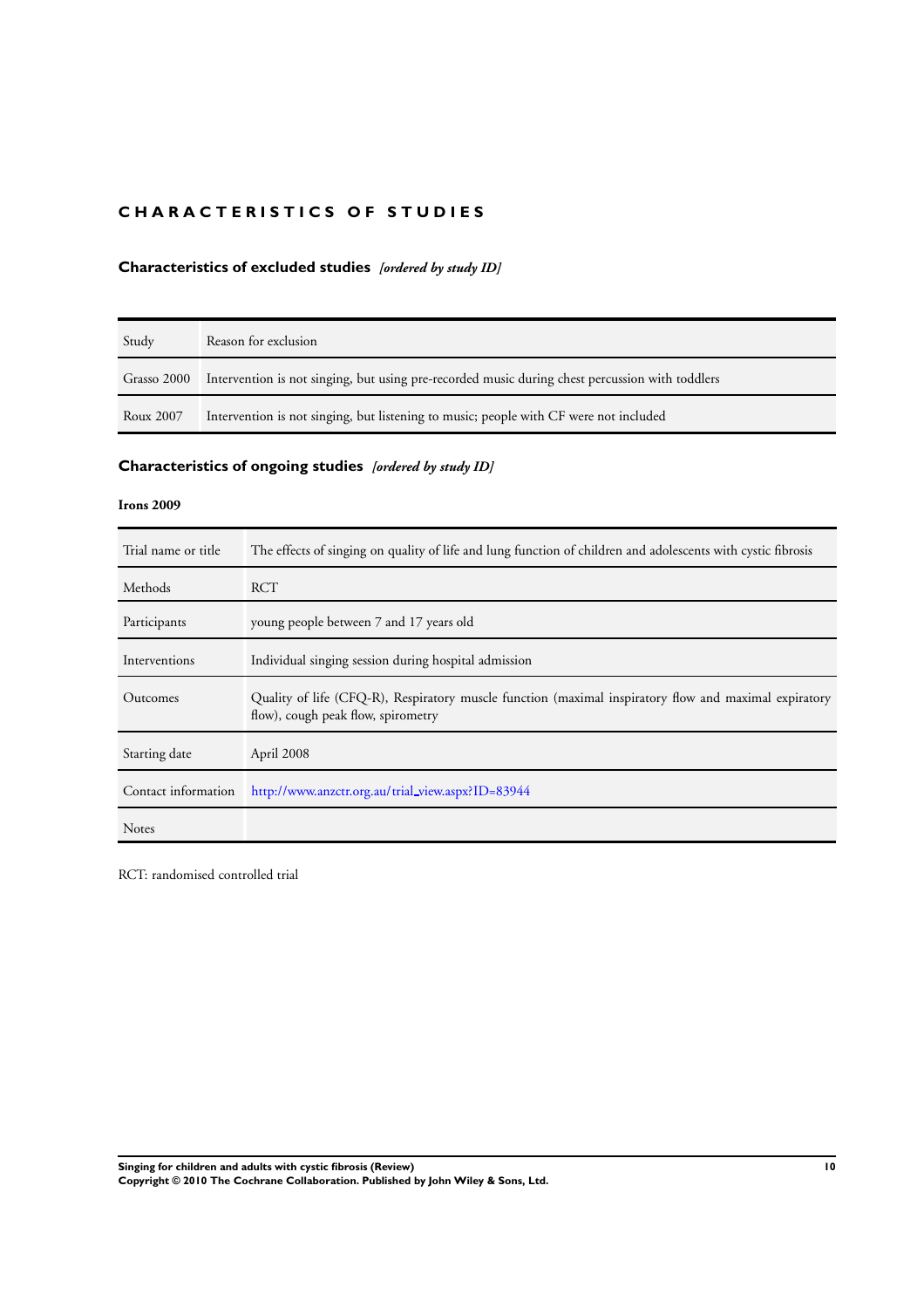# <span id="page-13-0"></span>**D A T A A N D A N A L Y S E S**

This review has no analyses.

# **A P P E N D I C E S**

# **Appendix 1. AMED Search Strategy (searched on 17/09/2009)**

| 1. exp Cystic Fibrosis/<br>2. Cystic Fibrosis.tw<br>3. CF.tw<br>4. Mucoviscidosis.tw<br>5. 1 or 2 or 3 or 4<br>Sing or Singing or Singer* or Song*.tw<br>6.<br>7. (Vocal* or breath*) adj2 exercis*.tw<br>8. Choir*.tw |
|------------------------------------------------------------------------------------------------------------------------------------------------------------------------------------------------------------------------|
|                                                                                                                                                                                                                        |
|                                                                                                                                                                                                                        |
|                                                                                                                                                                                                                        |
|                                                                                                                                                                                                                        |
|                                                                                                                                                                                                                        |
|                                                                                                                                                                                                                        |
|                                                                                                                                                                                                                        |
|                                                                                                                                                                                                                        |
|                                                                                                                                                                                                                        |
| 9. Diaphragm* adj2 breath*.tw                                                                                                                                                                                          |
| 10.6 or 7 or 8 or 9                                                                                                                                                                                                    |
| 11. Exp Clinical trials/                                                                                                                                                                                               |
| 12. Clinical trial.pt                                                                                                                                                                                                  |
| 13. Random*.tw                                                                                                                                                                                                         |
| 14. Placebo.tw                                                                                                                                                                                                         |
| 15. Crossover or Cross-over.tw                                                                                                                                                                                         |
| 16. 11 or 12 or 13 or 14 or 15                                                                                                                                                                                         |
| 16. 5 and 10 and 16                                                                                                                                                                                                    |

Key tw: textword Exp/: exploded AMED Thesaurus term pt: publication type

# **Appendix 2. PsychINFO Search Strategy (searched on 17/09/2009)**

### **PsycINFO Search Strategy**

- 1. Cystic Fibrosis/ [PsyINFO Thesaurus Descriptor]
- 2. Cystic Fibrosis [keyword]
- 3. CF [keyword]
- 4. Mucoviscidosis [keyword]
- 5. 1 or 2 or 3 or 4
- 6. Sing or Singing or Singer\* or Song\* [keyword]

**Singing for children and adults with cystic fibrosis (Review) 11 Copyright © 2010 The Cochrane Collaboration. Published by John Wiley & Sons, Ltd.**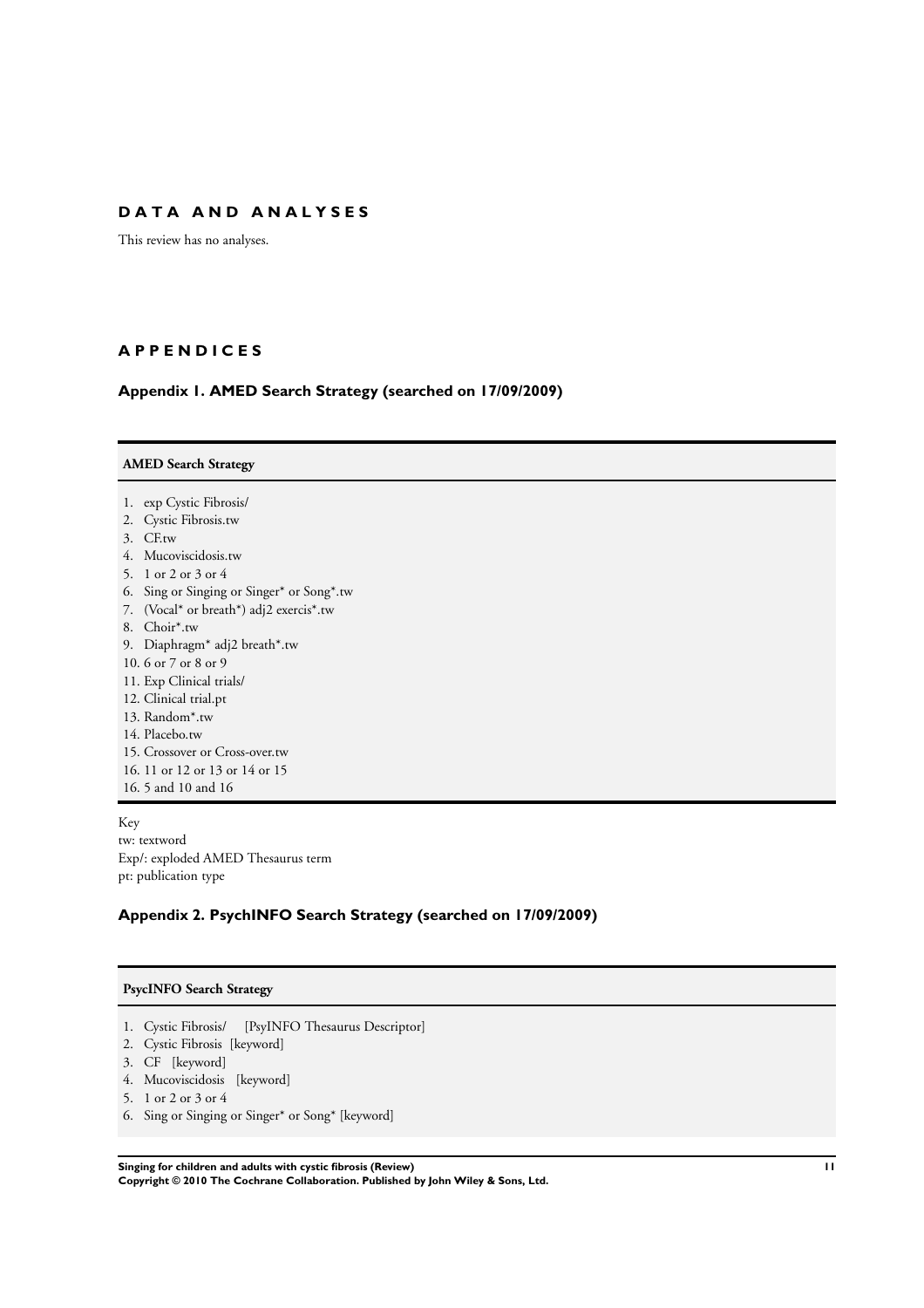### <span id="page-14-0"></span>(*Continued)*

- 7. (Vocal\* or breath\*) adj2 exercis\*[keyword]
- 8. Choir\*[keyword]
- 9. Diaphragm\* adj2 breath\* [keyword]
- 10. 6 or 7 or 8 or 9
- 11. Clinical trials [PsychINFO Thesaurus Descriptor]
- 12. Random\* [keyword]
- 13. Placebo.tw [keyword]
- 14. Crossover or Cross-over [keyword]
- 15. 11 or 12 or 13 or 14
- 16. 5 and 10 and 15

### **Appendix 3. CINAHL Search Strategy (searched on 08/12/2009)**

### **CINAHL Search Strategy**

2. Cystic Fibrosis [all text] 3. CF [all text] 4. Mucoviscidosis [all text] 5. 1 or 2 or 3 or 4 6. Sing or Singing or Singers or Song\* [all text] 7. (Vocal\* or breath\*) adj2 exercis\* [all text]

1. (MH "Cystic Fibrosis") [CINAHL Subject Heading]

- 
- 8. Choir\* [all text]
- 9. Diaphragm\* adj2 breath\* [all text]
- 10. 6 or 7 or 8 or 9
- 11. (MH "Clinical Trials+") [Exploded CINAHL Subject heading]
- 12. Clinical trial [publication type]
- 13. Random\* [all text]
- 14. Placebo [all text]
- 15. Crossover or Cross-over [all text]
- 16. 11 or 12 or 13 or 15
- 17. 5 and 10 and 16

### **Appendix 4. ProQuest Search Strategy: Dissertation Abstracts International (late 1960 to present) (searched on 23/09/2009 and 24/09/2009)**

ProQuest Search Strategy: Dissertation Abstracts International (late 1960 to present)

1. [as key words in citation and abstract] Cystic fibrosis

- 2. [as key words in citation and abstract] Cystic fibrosis AND Breathing
- 3. [as key words in citation and abstract] Cystic fibrosis AND Voice
- 4. [as key words in citation and abstract] Cystic fibrosis AND music
- 5. [as key words in citation and abstract] Cystic fibrosis AND singing

**Singing for children and adults with cystic fibrosis (Review) 12**

**Copyright © 2010 The Cochrane Collaboration. Published by John Wiley & Sons, Ltd.**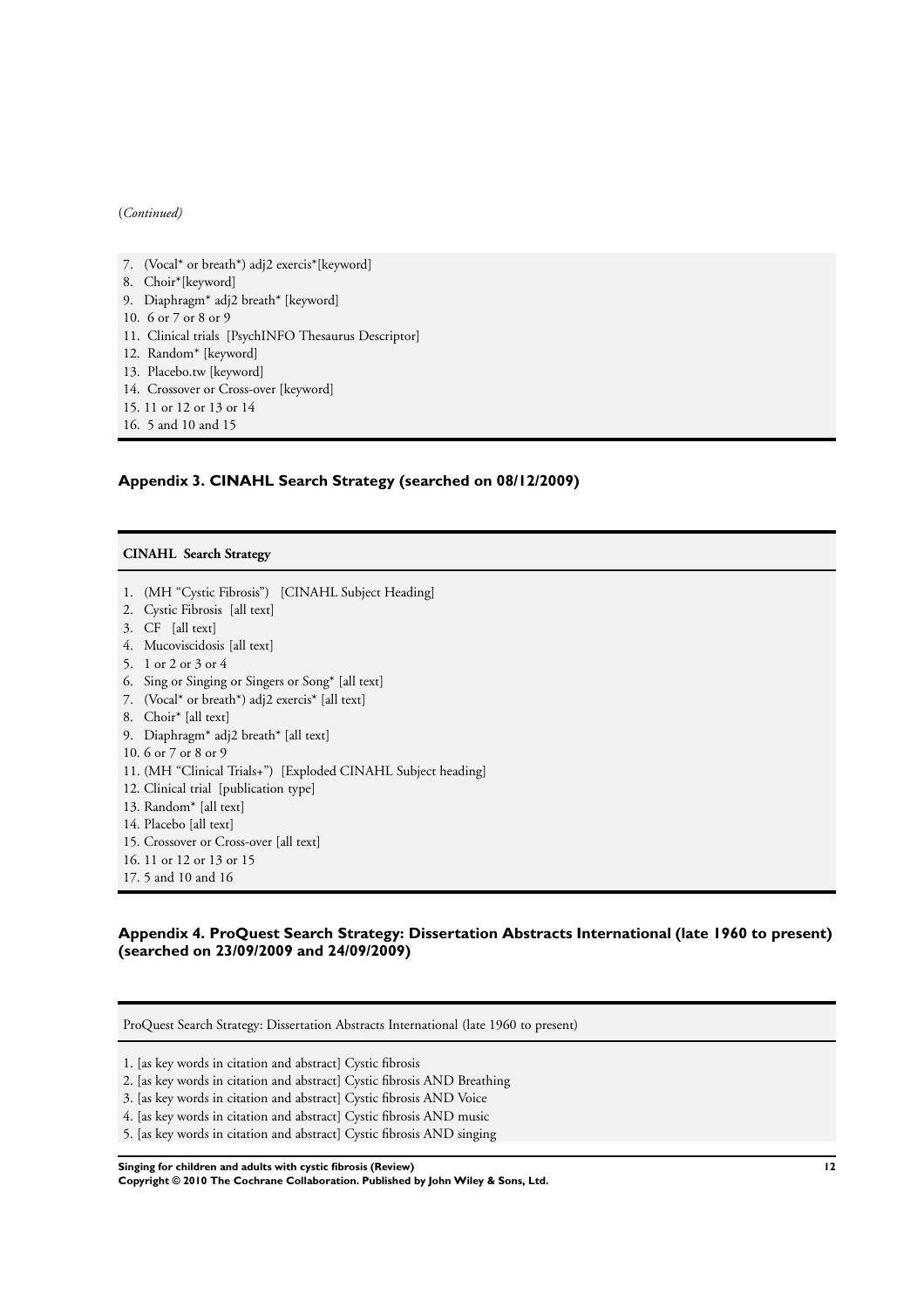### <span id="page-15-0"></span>(*Continued)*

- 6. [as key words in citation and abstract] Music therapy AND breathing
- 7. [as key words in citation and abstract] Singing AND breathing
- 8. [as key words in citation and abstract] singing OR breathing exercise AND respiratory
- 9. [as key words in citation and abstract] choir AND effect

## **Appendix 5. Clinicaltrials.gov Search Strategy (searched on 18/09/2009)**

### **Clinicaltrials.gov Search Strategy**

Advanced Search Condition: Cystic Fibrosis Interventions: sing/singing/singer/song/diaphragmatic/vocal/choir

### **Appendix 6. Music therapy research database (www.musictherapyworld.de) Search Strategy (searched on 24/09/2009)**

### **Music therapy research database (**[www.musictherapyworld.de](http://www.musictherapyworld.de)**) Search Strategy**

No electronic search was possible using search terms. Thus, all abstracts were reviewed

1. Dissertations on Music Therapy (1994 - 2006)

2. Conference Reports Archive (1993 - 2001)

### **Appendix 7. National Research Register Archive Search Strategy (2000 - 2007)**

**National Research Register Archive Search Strategy**

cystic fibrosis AND sing OR singing OR breathing OR choir OR vocal